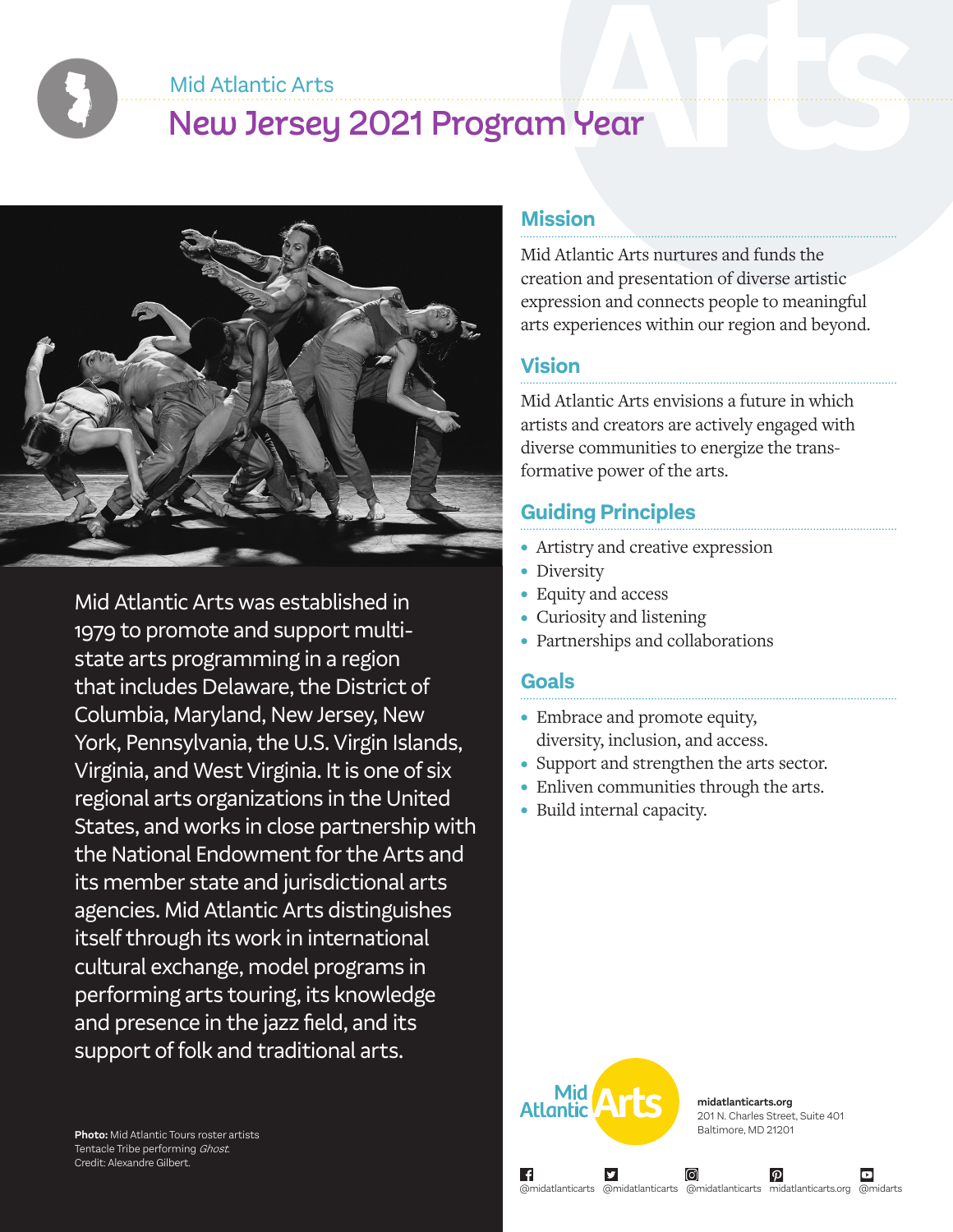# **Programming Activity for New Jersey** July 2020 through June 2021 Mid Atlantic Arts



#### **New Jersey Grantees**

#### **Centenary Stage Company,**

Hackettstown American Patchwork Quartet, NY **(AC)**

#### **CARES Arts Organization Relief Grantees**

The Appel Farm Arts and Music Center, Elmer Arts Council of Princeton, Princeton Arts Council of the Morris Area, Morristown Gallery Aferro, Inc., Newark Luna Stage Company, Inc., West Orange Sharron Miller's Academy for the

Performing Arts, Inc., Montclair Trenton Education Dance Institute, Inc., Trenton Union City Music Project, Inc., Union City Vanguard Theater Company, Montclair

#### **Mid Atlantic Arts Creative Fellowships Recipient**

Katrina Bello, Montclair Zachary Gulaboff Davis, Jersey City

#### **Mid Atlantic Arts Regional Resilience Fund Grantees**

Institute of Music for Children, Inc., Elizabeth Jazz House Kids, Inc., Montclair Nai-Ni Chen Dance Company, Inc., Fort Lee Newark Arts Council, Newark

### **Mid Atlantic Arts Women's Suffrage Mural Project Grantee**

New Jersey State Council on the Arts, Trenton

#### **New Jersey City University**

**Foundation, Inc., Jersey City** Ak Dan Gwang Chil, NJ **(MAT)** The Honey Dewdrops, MD **(MAT)**

#### **Ocean County College, Toms River** American Patchwork Quartet, NY **(AC)** The Honey Dewdrops, MD **(MAT)** Vox Sambou, Canada **(PAGE)**

#### **Rutgers University Foundation,**

New Brunswick Tentacle Tribe, Canada **(MAT)**

## **William Paterson University of New**

 **Jersey,** Wayne Choir!Choir!Choir!, Canada **(MAT)**

**Woodbridge Arts Alliance,** Avenel The Honey Dewdrops, MD **(MAT)**

**Program Key:** ArtsCONNECT (AC) Mid Atlantic Tours (MAT) Performing Arts Global Exchange (PAGE)

**Photo:** Mid Atlantic Tours roster artist Choir!Choir!Choir! performing in a crowd. Credit: Joseph Fuda.